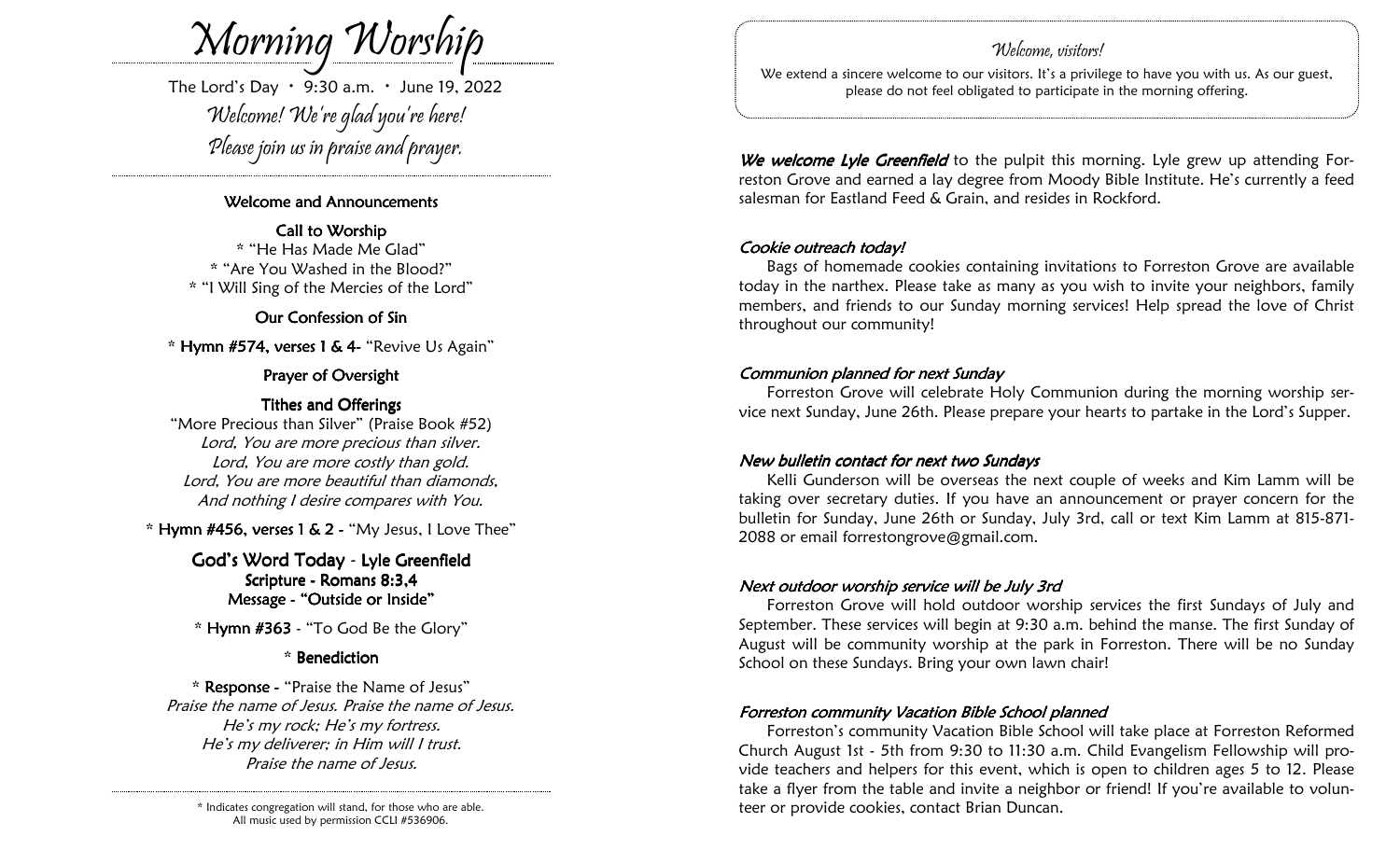#### Sewing, quilting books offered

 The family of June Ludewig is offering hard cover sewing, quilting, and sewing craft books free to anyone who would like them. Check the table in fellowship hall and take what you would like!



# Forreston Grove Church

Presbyterian Church in America

"To know Christ and to make Him known."

7246 N. Freeport Road · Forreston, IL 6l030 8l5-938-3605 · forrestongrove@gmail.com www.forrestongrovechurch.com

#### June 19 June 26 July 3July 10

Nancy Parkinson Speakers Lyle Greenfield Chris Gearhart Rick Britton Lyle Greenfield

**Flowers**  Sandy Williams Sandy Williams  $\sim$ outdoor service $\sim$ 

**Nursery**  Daryl & Erika Butch & Tammy Sam & Hailey Jason & Kim

Please contact Kelli Gunderson with announcements or other items to be included in next Sunday's bulletin. Kelli can be reached at forrestongrove@gmail.com or at 815-821-5905.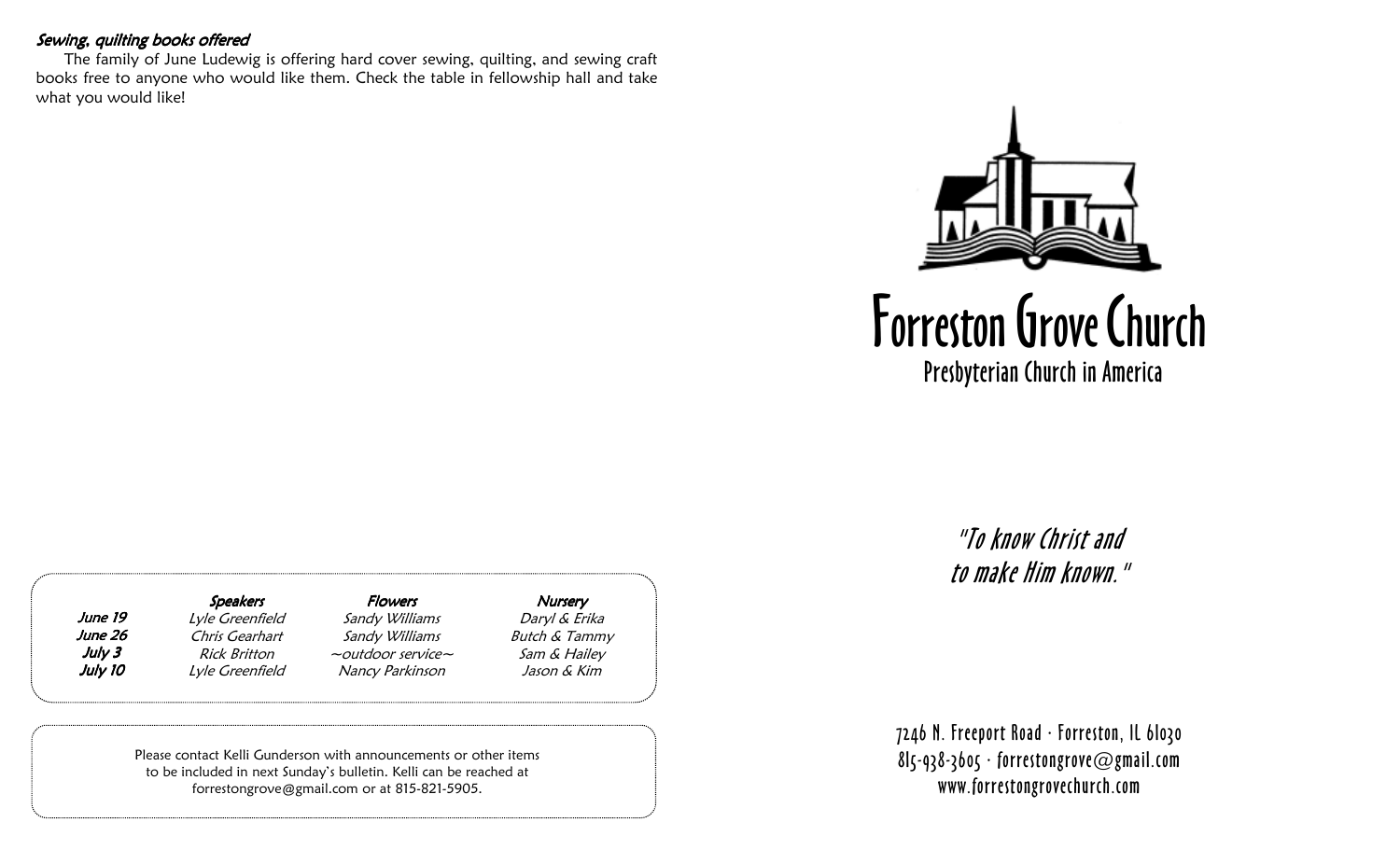# Prayer Concerns

#### $\cdot$  Church matters:

· Pray that God would be preparing a pastor for Forreston Grove.

 · Pray that Forreston Grove Church would overflow with love for God, one another, and our community.

· Pray that we would live beautiful, worthy lives.

· Pray that we would strive to glorify the Lord in all we do, think, and say.

· Pray that the Session would faithfully lead, shepherd, and defend the flock.

 · Pray that the deacons and trustees would diligently look after the physical needs of the church.

· Pray that we would be devoted to prayer and reading God's Word.

 · Pray that we would—both individually and as one body—joyfully share the good news of Jesus Christ with all who will hear.

#### $\cdot$  Ongoing concerns:

- · Becky Holaday (pray for pain relief, healing, and peace)
- · Rich Johnson (pray for healing of his skin graft, and pain relief)
	- · Karen Anning (pray for healing and pain relief)
	- · Ed Holaday (pray for strength)
- · Tracy Lightfoot (pray for successful treatment of breast cancer)
	- · David Iben (pray for healing of his throat and eye)
- · Megan Runyon (pray for health and that she could carry her baby to term)
- · Matt Davis (pray for continued healing and health following a liver transplant)
	- · Nolan Heimerdinger-Baake (pray for continued weight gain)
	- · The Shores family Erin, Kevin, and Josh (pray for healing and improvement)

 $\cdot$  **Our missionaries:** Bob Allums (A Praying Life ministries); Haddon Anderson (Youth for Christ-Rockford); Jonathan & Amy DeVries (InterAct-Alaska); Anna Gabriel (UIM-New Mexico); Rob & Jenny Ilderton (MTW-England); Charles & Mary Kay (Pioneers-France); Alvin Low (ACTS-Colorado/Asia); Jim & Shelley Savage (Wycliffe); Cathy Schmidt (CrossWorld-Germany); Chris & Heather Shepherd (Reformed Theological Seminary); Joel & Stephanie Swanson (MTW-France); Sheridan (MTW-Middle East); Joel & Emily (MTW-Middle East); Tom & Karen Virtue (Cru-California); Tom & Dana Yeakley (Navigators-Colorado)

· Our missions: Believe in the Children, Cal Farley's Boys Ranch, Eastland YoungLife, Forreston Fellowship of Christian Athletes, Freeport Pregnancy Center, Gideons International, Kids Around the World, New Life Community Center, Pioneer Club, Presbyterian Church in America, Presbytery of Northern Illinois, Radio Bible Class, Rockford Rescue Mission, Forreston community Vacation Bible School

# Prayer Concerns

#### $\cdot$  Church matters:

· Pray that God would be preparing a pastor for Forreston Grove.

 · Pray that Forreston Grove Church would overflow with love for God, one another, and our community.

· Pray that we would live beautiful, worthy lives.

· Pray that we would strive to glorify the Lord in all we do, think, and say.

· Pray that the Session would faithfully lead, shepherd, and defend the flock.

 · Pray that the deacons and trustees would diligently look after the physical needs of the church.

· Pray that we would be devoted to prayer and reading God's Word.

 · Pray that we would—both individually and as one body—joyfully share the good news of Jesus Christ with all who will hear.

## $\cdot$  Ongoing concerns:

- · Becky Holaday (pray for pain relief, healing, and peace)
- · Rich Johnson (pray for healing of his skin graft, and pain relief)
	- · Karen Anning (pray for healing and pain relief)
	- · Ed Holaday (pray for strength)
- · Tracy Lightfoot (pray for successful treatment of breast cancer)
	- · David Iben (pray for healing of his throat and eye)
- · Megan Runyon (pray for health and that she could carry her baby to term)
- · Matt Davis (pray for continued healing and health following a liver transplant)
	- · Nolan Heimerdinger-Baake (pray for continued weight gain)
	- · The Shores family Erin, Kevin, and Josh (pray for healing and improvement)

 $\cdot$  **Our missionaries:** Bob Allums (A Praying Life ministries); Haddon Anderson (Youth for Christ-Rockford); Jonathan & Amy DeVries (InterAct-Alaska); Anna Gabriel (UIM-New Mexico); Rob & Jenny Ilderton (MTW-England); Charles & Mary Kay (Pioneers-France); Alvin Low (ACTS-Colorado/Asia); Jim & Shelley Savage (Wycliffe); Cathy Schmidt (CrossWorld-Germany); Chris & Heather Shepherd (Reformed Theological Seminary); Joel & Stephanie Swanson (MTW-France); Sheridan (MTW-Middle East); Joel & Emily (MTW-Middle East); Tom & Karen Virtue (Cru-California); Tom & Dana Yeakley (Navigators-Colorado)

 $\cdot$  **Our missions:** Believe in the Children, Cal Farley's Boys Ranch, Eastland YoungLife, Forreston Fellowship of Christian Athletes, Freeport Pregnancy Center, Gideons International, Kids Around the World, New Life Community Center, Pioneer Club, Presbyterian Church in America, Presbytery of Northern Illinois, Radio Bible Class, Rockford Rescue Mission, Forreston community Vacation Bible School